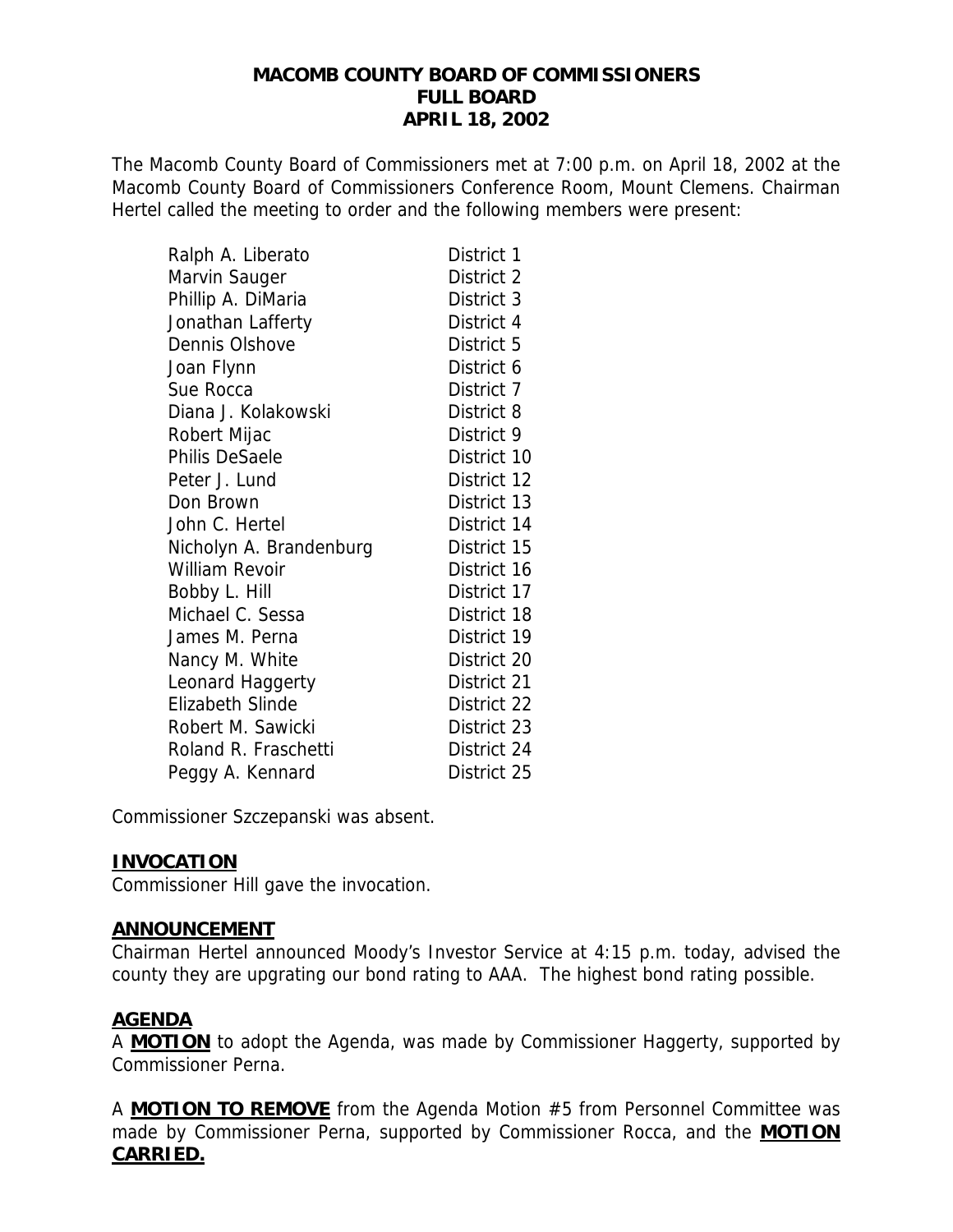A **MOTION TO AMEND THE AGENDA** to add to Motion #1 from Community Services Committee Lenox Township (\$5,000) was made by Commissioner Brandenburg. There were **NO** objections.

A **MOTION TO AMEND THE AGENDA** to add a Resolution – Eagle Scout was made by Commissioner Lund. There were **NO** objections.

## **THE AGENDA AS AMENDED CARRIED.**

## **MINUTES**

A **MOTION** to approve the minutes dated March 21, 2002 and April 17, 2002 (Special Meeting), was made by Commissioner Liberato, supported by Commissioner DiMaria, and the **MOTION CARRIED**.

### **PRESENTATIONS**

Commissioner White presented a Resolution to the Fraser Girls Volleyball Team.

"First Responder Award" was presented to Macomb County by Louis Mioduszewski, Director of Emergency Management and Communications Department.

## **PUBLIC PARTICIPATION**

**Jay Pollard Timothy Malone George Parker Steve Wojno Fran Parker Michael Rath Sharon Skoczen** 

Sterling Heights residents spoke regarding their concerns over several issues at Freedom Hill.

# **COMMITTEE REPORTS: SENIOR CITIZENS COMMITTEE – April 8, 2002**

The Clerk read the recommendations from the Senior Citizens Committee and a **MOTION** was made by Chairperson DeSaele, supported by Vice-Chairperson Szczepanski, to adopt the committee recommendations.

Commissioner Brandenburg asked her **NO** vote be recorded at committee and from committee on Motion #1. There were **NO** objections.

- 1. APPROVE NAME CHANGE FROM ADULT DAY CARE TO ADULT DAY SERVICES IN OBSERVANCE OF THE NATIONAL TRENDS.
- 2. APPROVE REGION 1-B FY 2003 ANNUAL IMPLEMENTATION PLAN FOR SERVICES TO OLDER ADULTS.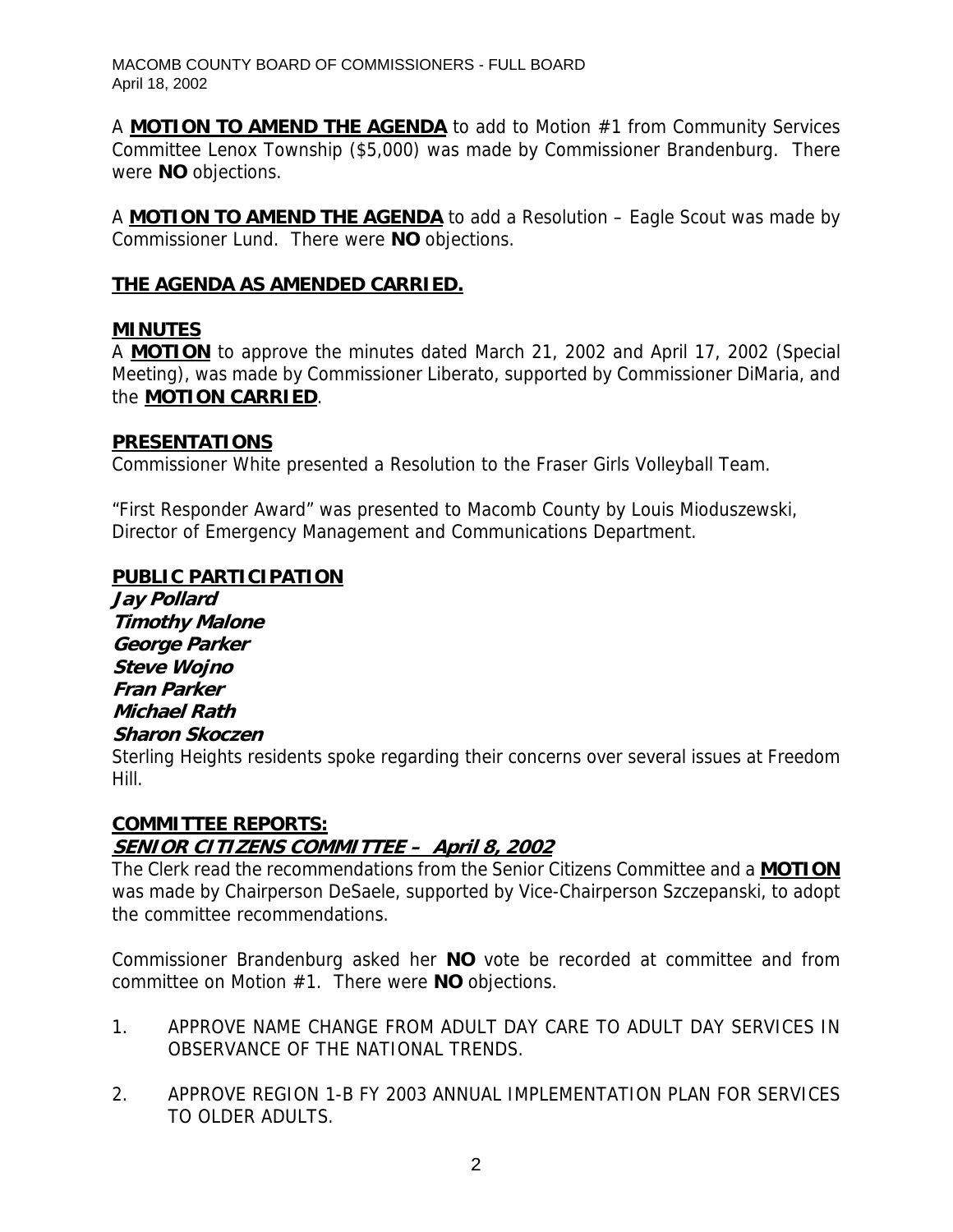- 3. APPROVE REQUEST TO RENEW CONTINUATION CONTRACTS WITH AREA AGENCY ON AGING 1-B FOR COUNSELING FOR \$33,800.00, LEGAL ASSISTANCE FOR \$39,220.00 AND RESOURCE ADVOCACY FOR \$65,000.00. IF APPROVED, FEDERAL FUNDING LEVELS WILL REMAIN UNCHANGED AND NO CHANGE TO CURRENT COUNTY FUNDING LEVEL WILL BE REQUIRED FOR CONTINUATION.
- 4. APPROVE ADDITIONAL \$3,000.00 FUNDING FROM AREA AGENCY ON AGING 1-B FOR THE LEGAL ASSISTANCE SERVICES.

# **BUDGET COMMITTEE – April 9, 2002**

The Clerk read the recommendation from the Budget Committee and a **MOTION** was made by Chairperson Brown, supported by Vice-Chairperson Sauger, to adopt the committee recommendation.

1. ADOPT THE MACOMB COUNTY EQUALIZATION REPORT AS RECOMMENDED BY THE EQUALIZATION DEPARTMENT.

# **THE MOTION CARRIED.**

# **LEGISLATIVE & ADMINISTRATIVE SERVICES COMMITTEE – April 9, 2002**

The Clerk read the recommendation from the Legislative & Administrative Services Committee and a **MOTION** was made by Chairperson Mijac, supported by Vice-Chairperson Rocca, to adopt the committee recommendation.

1. APPROVE THE PURCHASE OF THE TELEMINDER SYSTEM UPGRADE FOR PUBLIC HEALTH AT A COST NOT TO EXCEED \$6,700.00; FUNDING IS AVAILABLE THROUGH THE PUBLIC HEALTH – COMPUTER PROJECT FUND.

## **THE MOTION CARRIED.**

## **JUSTICE AND PUBLIC SAFETY COMMITTEE – April 10, 2002**

The Clerk read the recommendations from the Justice and Public Safety Committee and a **MOTION** was made by Chairperson DiMaria supported by Vice-Chairperson Olshove to adopt the committee recommendations.

- 1. APPROVE AN EMERGENCY MANAGEMENT AGREEMENT BETWEEN ARMADA TOWNSHIP AND MACOMB COUNTY FOR EMERGENCY MANAGEMENT RELATED ACTIVITIES.
- 2. AMEND THE 2002 BUDGET TO ADD BUILDING SAFETY OFFICERS TO THE JAIL, JUVENILE COURT, PROBATE MENTAL, PROBATE WILLS & ESTATE AND THE CLEMENS CENTER FOR THE REMAINDER OF 2002. THE COST OF THE ADDITIONAL DEPLOYMENT OF OFFICERS IN 2002 WILL BE \$85,097.00 WITH FUNDING AVAILABLE IN THE 2002 CONTINGENCY ACCOUNT.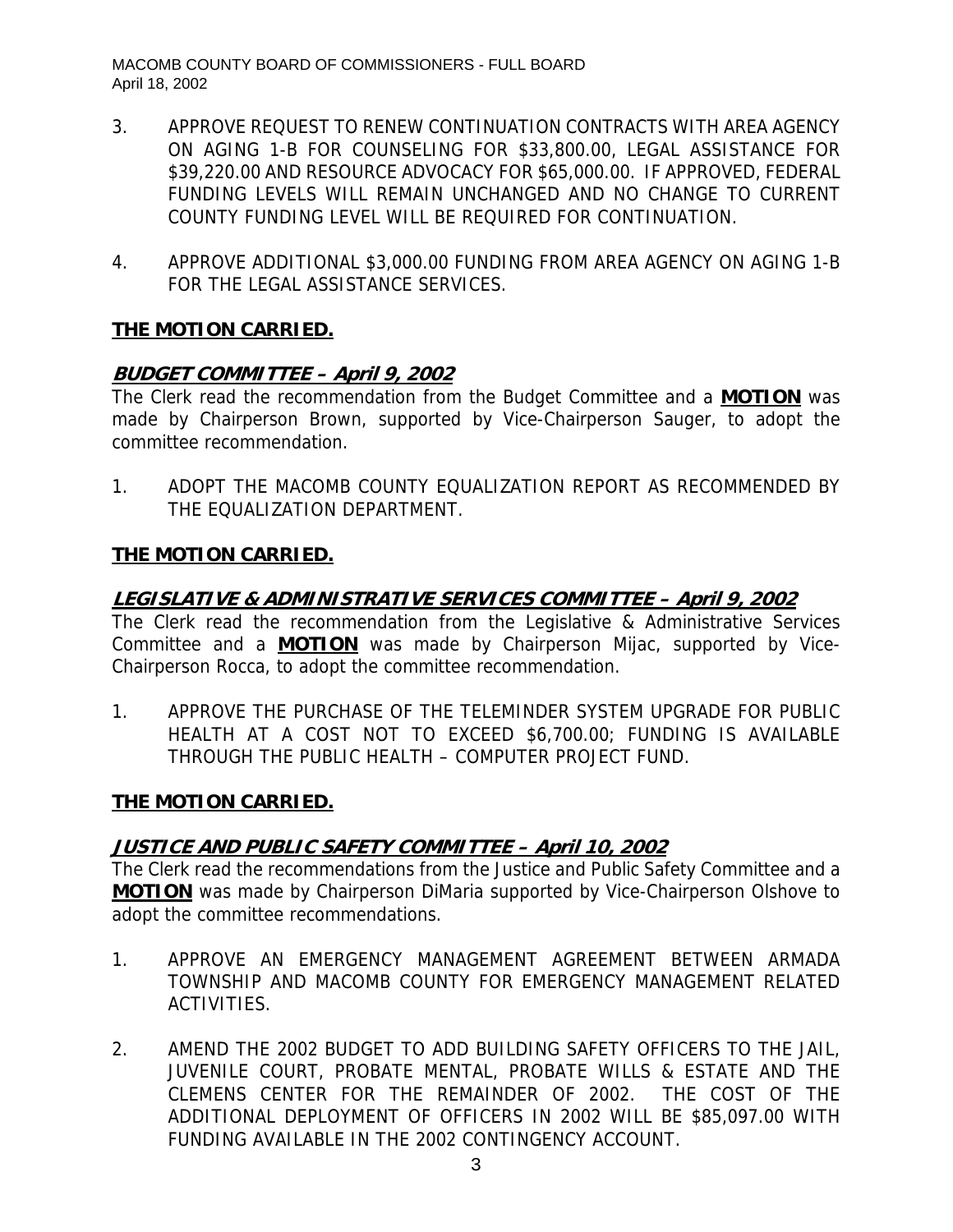### **HEALTH SERVICES COMMITTEE – April 10, 2002**

The Clerk read the recommendations from the Operational Services Committee and a **MOTION** was made by Chairperson White, supported by Vice-Chairperson Haggerty, to adopt the committee recommendations.

Commissiners Brandenburg and Sessa asked their **NO** votes be recorded from committee on Motion #1. There were **NO** objections

- 1. AMEND THE 2002 DISCRETIONARY FEE SCHEDULE TO REVISE FEES FOR EVALUATOR TRAINING UNDER THE "REGULATIONS GOVERNING ON-SITE SEWAGE DISPOSAL AND ON-SITE WATER SUPPLY SYSTEM EVALUATION AND MAINTENANCE IN MACOMB COUNTY, MICHIGAN."
- 2. APPROVE THE APPOINTMENT OF MICHAEL L. PACHLA, DEPUTY CHIEF, ROSEVILLE POLICE DEPARTMENT, AS THE MACOMB COUNTY POLICE CHIEFS ASSOCIATION REPRESENTATIVE TO THE EMS AUTHORITY/BOARD.
- 3. AUTHORIZE THE MACOMB COUNTY ANIMAL SHELTER TO PARTICIPATE IN THE "FIND A FELINE FRIEND AT CRANBROOK" PROGRAM ON JUNE 8 AND 9, 2002.

### **THE MOTION CARRIED.**

## **OPERATIONAL SERVICES COMMITTEE – April 11, 2002**

The Clerk read the recommendations from the Operational Services Committee and a **MOTION** was made by Chairperson Hill, supported by Vice-Chairperson Lafferty, to adopt the committee recommendations.

1. AUTHORIZE PAYMENT FOR THE WORK PERFORMED AS FOLLOWS:

| COURT BUILDING<br>RENOVATION     | STRAT WOLD<br>ARCHITECTS         | 1,000.75<br>S. |
|----------------------------------|----------------------------------|----------------|
| YOUTH HOME<br>ADDITION & REN.    | <b>WAKELY ASSOCIATES</b>         | 107,581.60     |
| CIRCUIT COURT<br><b>BUILDING</b> | PROJECT CONTROL<br>SYSTEMS, INC. | 83,700.00      |

FURTHER, FUNDS ARE AVAILABLE IN THE CAPITAL BUDGET.

2. AWARD THE 2002 PAVING PROJECT TO THE LOW BIDDERS AS FOLLOWS:

| BUILDING TRADES/SERVICE<br>CENTER/HEALTH DEPT. | NAGLE PAVING CO.                 | \$122,890.00 |
|------------------------------------------------|----------------------------------|--------------|
| ROBERT VerKUILEN BLDG.                         | R & B PAVING, INC.               | 97,000.00    |
| PROBATE COURT                                  | HICKS CONSTRUCTION CO. 39.990.00 |              |
| <b>COUNTY LIBRARY</b>                          | HICKS CONSTRUCTION CO. 15,990.00 |              |

CIRCUIT COURT BLDG. R & B PAVING, INC. 31,000.00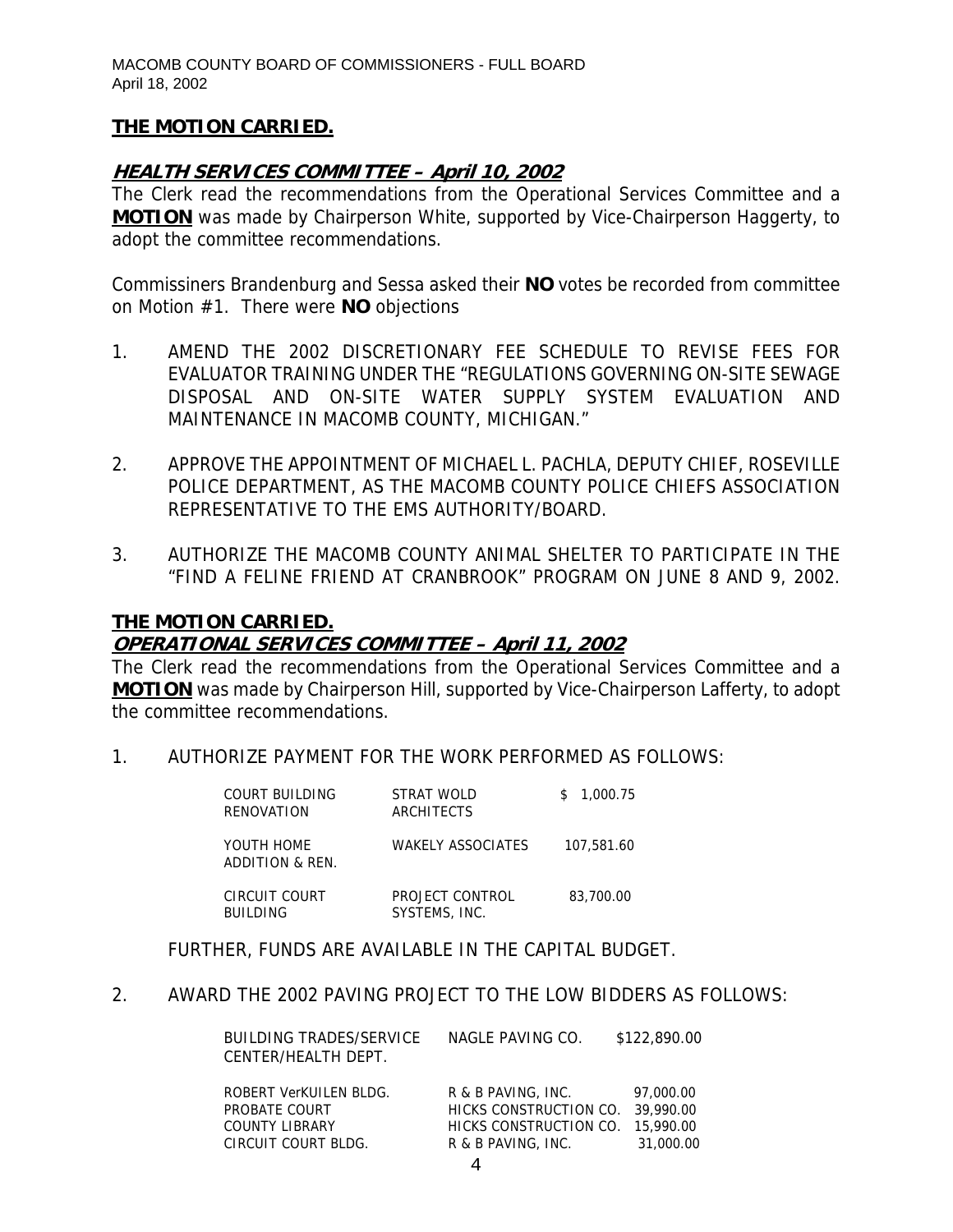FURTHER, THAT FUNDS ARE AVAILABLE IN THE CAPITAL BUDGET.

- 3. CONCUR IN THE RECOMMENDATION OF THE ARCHITECT, JAMES DeBARD, AND AWARD THE CLEMENS CENTER RENOVATION PROJECT TO THE LOW BIDDER, THE DAILEY COMPANY, IN THE AMOUNT OF \$1,189,000.00; FUNDS ARE AVAILABLE IN THE CAPITAL BUDGET.
- 4. CONCUR WITH THE FLEET MANAGER AND APPROVE THE PURCHASE OF SEVEN 2002 DODGE STRATUS SE 4-DOOR SEDANS FOR THE SHERIFF'S DEPARTMENT TO THE LOWEST RESPONSIBLE BIDDER, VAN DYKE DODGE, WARREN, MICHIGAN, IN THE AMOUNT OF \$96,733.00; FUNDS ARE AVAILABLE IN THE 2002 FURNITURE AND EQUIPMENT ACCOUNT.

# **THE MOTION CARRIED**.

## **COMMUNITY SERVICES COMMITTEE –April 12, 2002**

The Clerk read the recommendation from the Community Services Committee and a **MOTION** was made by Chairperson Brandenburg, supported by Vice-Chairperson Kennard, to adopt the committee recommendation.

1. AUTHORIZE MSU EXTENSION TO ENTER INTO A CONTRACT WITH THE CITY OF MT. CLEMENS (\$2,500), WASHINGTON TOWNSHIP (\$2,500), CHESTERFIELD TOWNSHIP (\$500), **LENOX TOWNSHIP (\$5,000)** AND THE CITY OF RICHMOND (\$2,500) TO PROVIDE HOME MAINTENANCE, HOME REPAIR AND FINANCIAL MANAGEMENT CLASSES OR COUNSELING TO DESIGNATED FAMILIES FROM OCTOBER 1, 2002 THROUGH SEPTEMBER 30, 2003, OR UNTIL FUNDS ARE EXPENDED.

# **THE MOTION CARRIED.**

# **PERSONNEL COMMITTEE – April 15, 2002**

The Clerk read the recommendations from the Personnel Committee and a **MOTION** was made by Chairperson Liberato, supported by Vice-Chairperson Haggerty, to adopt the committee recommendations.

## 1. RECONFIRM THE FOLLOWING VACANCIES:

- 1. ONE (1) DETENTION DIVERSION WORKER CIRCUIT COURT-FAMILY
	- 2. TWO (2) JUDICIAL SERVICE OFFICERS FRIEND OF THE COURT
- 3. ONE (1) RECORDER SECRETARY FRIEND OF THE COURT
- 4. ONE (1) TYPIST CLERK FRIEND OF THE COURT
- 5. ONE (1) PUBLIC HEALTH NURSE I HEALTH
- 6. ONE (1) CUSTODIAN MARTHA T. BERRY
- 7. FOUR (4) NURSE AIDES MARTHA T. BERRY
- 
- 10. ONE (1) INSPECTOR PUBLIC WORKS
- 11. TWO (2) CORRECTION OFFICERS SHERIFF

 COURT (JUVENILE DIV.) 8. ONE (1) ASSISTANT PROSECUTOR II PROSECUTING ATTORNEY 9. ONE (1) ASSISTANT PROSECUTOR IV PROSECUTING ATTORNEY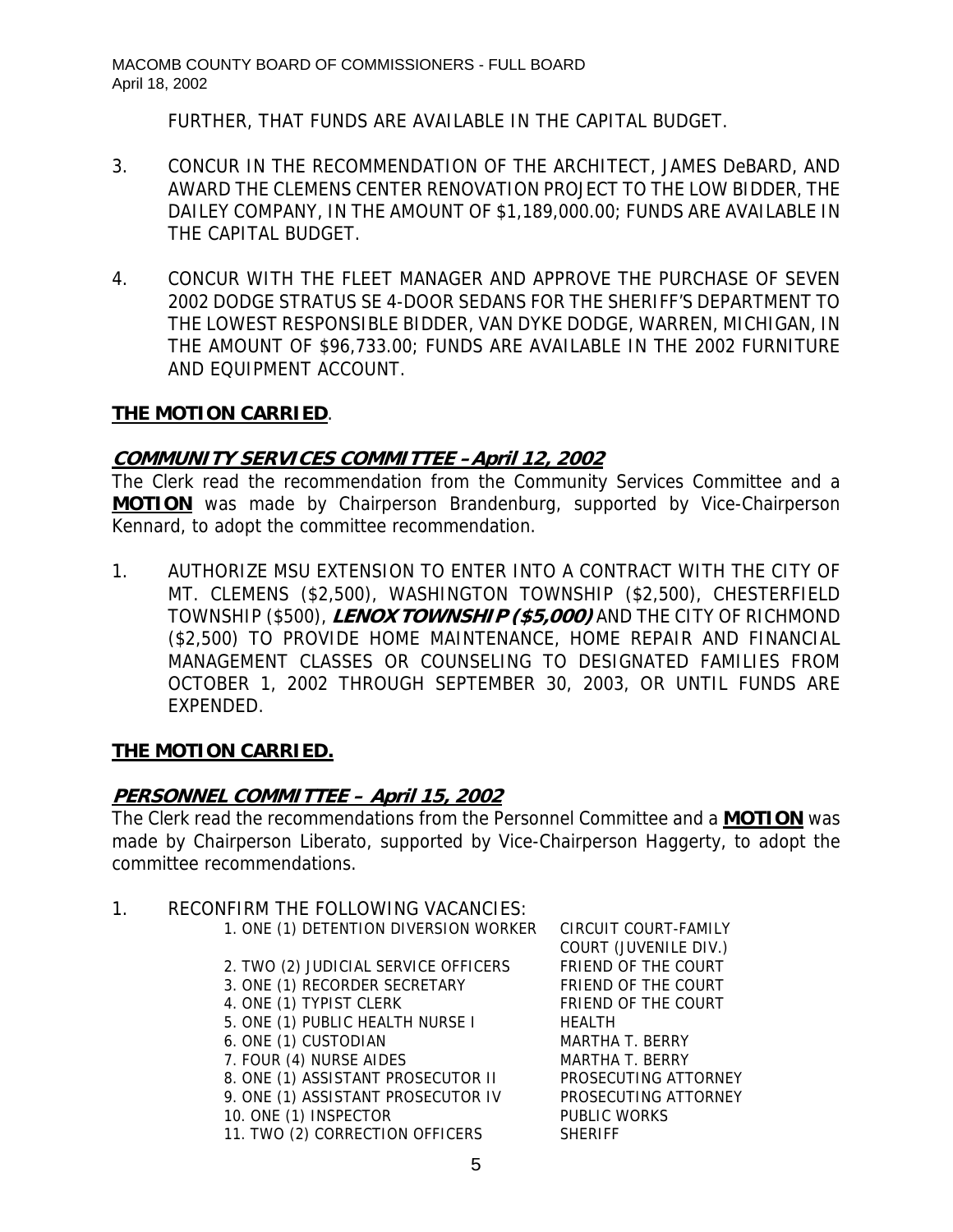MACOMB COUNTY BOARD OF COMMISSIONERS - FULL BOARD April 18, 2002

| 12. ONE (1) DEPUTY      | <b>SHERIFF</b> |
|-------------------------|----------------|
| 13. TWO (2) LIEUTENANTS | <b>SHERIFF</b> |

- 2. WAIVE THE ONE-YEAR RESIDENCY REQUIREMENT FOR CIVIL SERVICE EMPLOYMENT FOR MICHAEL WEBB, TO THE EXTENT THAT THE LAW PERMITS AFTER RESEARCH BY CORPORATION COUNSEL.
- 3. APPROVE CONDUCTING OF PRE-EMPLOYMENT CRIMINAL HISTORY CHECKS FOR ALL RECOMMENDED POSITION CANDIDATES FOR HIRE FOR THE COMMUNITY MENTAL HEALTH DEPARTMENT.
- 4. APPROVE CHANGE IN TITLE ONLY FOR TWO SPECIALIST II POSITIONS TO CASE MANAGER II IN THE COMMUNITY MENTAL HEALTH DEPARTMENT.

## **THE MOTION CARRIED.**

## **BUDGET COMMITTEE – April 16, 2002**

The Clerk read the recommendations from the Budget Committee and a **MOTION** was made by Chairperson Brown, supported by Vice-Chairperson Sauger, to adopt the committee recommendations.

- 1. APPROVE CHANGES AND APPROPRIATE \$32,000.00 TO ALLOW CHIEF PROBATE JUDGE PAMELA GILBERT O'SULLIVAN TO MOVE TO THE MENTAL DIVISION OF PROBATE COURT; FUNDING IS AVAILABLE IN THE 2002 CONTINGENCY ACCOUNT.
- 2. APPROPRIATE FUNDS IN THE AMOUNT OF \$20,000.00 TO COVER VISITING JUDGE REQUIREMENTS AT THE PROBATE COURTS (MENTAL AND WILLS & ESTATES DIVISIONS) AS REQUESTED BY JUDGE O'SULLIVAN; FUNDING IS AVAILABLE IN THE 2002 CONTINGENCY ACCOUNT.
- 3. APROVE ACQUIRING OF PC REPLACEMENTS FOR THE DEPARTMENTS OF FINANCE AND CFMS DEPENDANT PCs FROM VARIOUS DEPARTMENTS, CORPORATION COUNSEL, MCCSA, MSU EXTENSION AND PROSECUTING ATTORNEY AS PART OF THE PC RELACEMENT/UPGRADE PROGRAM, AS DETAILED IN CORRESPONDENCE FROM MIS DIRECTOR, FOR AN APPROPRIATION OF SECOND YEAR FUNDS IN THE AMOUNT OF \$300,000.00; FUNDING IS AVAILABLE IN THE 2002 CAPITAL IMPROVEMENT FUND.
- 4. CONCUR WITH THE RECOMMENDATION OF THE ARCHITECTURAL FIRM OF WAKELY & ASSICIATES, INC., AND AWARD THE YOUTH HOME ADDITION AND RENOVATION PROJECT CONSTRUCTION BID TO THE LOW BIDDER, PROJECT CONTROL SYSTEMS, INC., AS FOLLOWS:

| BASE BID:                                      | \$18,449,000.00 |
|------------------------------------------------|-----------------|
| ALTERNATE 1: STRUCTURAL GLAZED FACING TILE     | 750,000.00      |
| ALTERNATE 2: PROPERTY STORAGE CONVEYING SYSTEM | 3.000.00        |
| TOTAL CONSTRUCTION COSTS:                      | \$19,202,000.00 |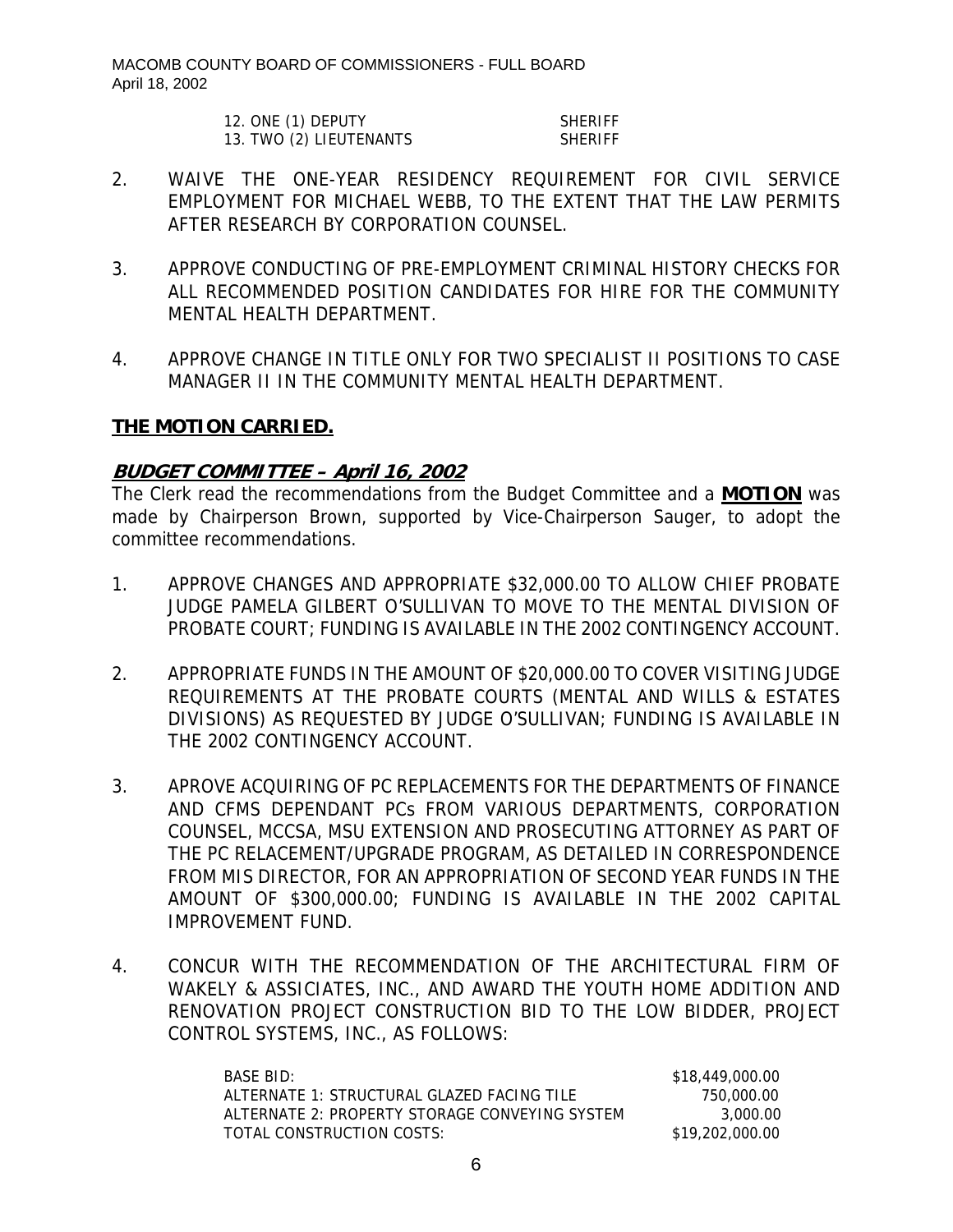MACOMB COUNTY BOARD OF COMMISSIONERS - FULL BOARD April 18, 2002

5. CONCUR WITH THE RECOMMENDATION OF THE ARCHITECTURAL FIRM OF EDMUND LONDON & ASSOCIATES AND THE MACOMB COUNTY SOCIAL SERVICES BOARD AND AWARD THE MARTHA T. BERRY ADDITION AND RENOVATION PROJECT CONSTRUCTION BID TO THE LOW BIDDER, ELLIS-DON MICHIGAN, INC., AS FOLLOWS:

| BASE BID:                                   | \$14,425,000.00 |
|---------------------------------------------|-----------------|
| ALTERNATE 1: ENTRY ROAD                     | (55,000.00)     |
| ALTERNATE 2: ADDITIONAL MEDICAL GAS OUTLETS | 95,700.00       |
| ALTERNATE 3: ALUMINUM JACKET ON EXPOSED     |                 |
| DUCTWORK-ROOF                               | NO CHARGE       |
| LABOR AND MATERIALS, PERFORMANCE BONDS      | 73,000.00       |
| TOTAL CONSTRUCTION COSTS:                   | \$14,538,700.00 |

- 6. AMEND THE CAPITAL IMPROVEMENT BUDGET TO REFLECT THE FULL COST OF THE YOUTH HOME PROJECT \$22,282,774.00). THE MARTHA T. BERRY PROJECT (\$18,112,100.00) AND THE CLEMENS CENTER PROJECT (\$2,123,370.00). SAID PROJECTS TO BE FINANCED BY THE ISSUANCE OF BUILDING AUTHORITY BONDS IN THE AMOUNT OF \$32 MILLION WITH THE BALANCE OF PROJECT COSTS TO BE FINANCED INTERNALLY BY THE CAPITAL IMPROVEMENT FUND.
- 7. APPROVE THE ADDITION OF 14 CORRECTION OFFICERS TO THE 2002 SHERIFF DEPARTMENT JAIL OPERATIONS IN ORDERTO ADEQUATELY STAFF THE JAIL FACILITY. THE NET 2002 COST OF THE ADDITIONAL STAFF FOR THE PERIOD EFFECTIVE AUGUST 1, 2002 IS ESTIMATED TO BE \$67,000.00. FUNDING IN THE AMOUNT OF \$67,000.00 IS AVAILABLE IN THE 2002 CONTINGENCY ACCOUNT. THE REMAINING COSTS TO BE REALIZED THROUGH REDUCTION IN OVERTIME.
- 8. APPROPRIATE AN ADDITIONAL \$1,460.00 TO THE WATER QUALITY MANAGEMENT PLAN FOR SOUTHEAST MICHIGAN WITH THE FUNDING AVAILABLE IN THE 2002 CONTINGENCY ACCOUNT.
- 9. CONCUR IN THE REQUEST OF THE CITY OF MT. CLEMENS, IN CONJUNCTION WITH HARRISON TOWNSHIP, AND APPROVE AN APPROPRIATION OF \$10,000.00, TO COME FROM THE ENVIRONMENTAL PROBLEMS FOR LAKES AND RIVERS FUND, FOR THE PURPOSE OF IMPROVING THE STREAM FLOW IN THE CLINTON RIVER.

# **THE MOTION CARRIED.**

# **FINANCE COMMITTEE – April 17, 2002**

The Clerk read the recommendations from the Finance Committee and a **MOTION** was made by Chairperson Perna, supported by Vice-Chairperson Slinde, to adopt the committee recommendations.

The following **NO** votes were recorded from committee:

**SEMCOG** (page 168): Szczepanski **Detroit Chamber** (page 168): Brandenburg and Szczepanski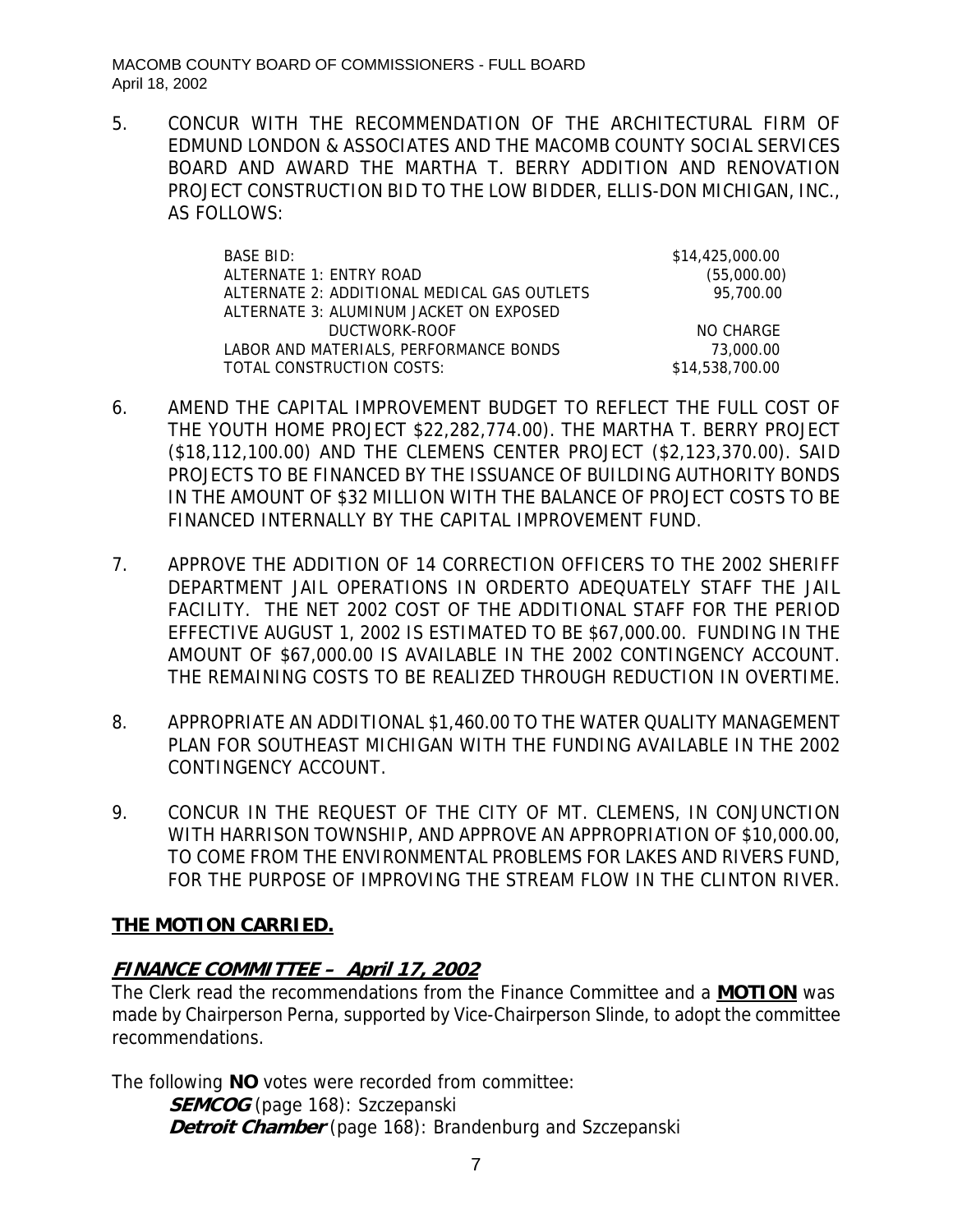- 1. APPROVE THE INTER-DEPARTMENTAL LINE ITEM BUDGET ADJUSTMENTS AS SUBMITTED BY THE FINANCE DEPARTMENT.
- 2. APPROVE THE MONTHLY BILLS (WITH CORRECTIONS, DELETIONS AND/OR ADDENDA) AND AUTHORIZE PAYMENT; FURTHER, TO APPROVE THE PAYROLL FOR THE PERIODS MARCH 15 AND 29, 2002, IN THE TOTAL AMOUNT OF \$8,491,414.06, WITH NECESSARY MODIFICATIONS TO THE APPROPRIATIONS.

### **RESOLUTIONS/TRIBUTES**

A **MOTION** was made by Commissioner supported Liberato, by Commissioner Revoir to adopt the Resolutions and Tributes in their entirety.

Commissioner Kolakowski asked to separate Resolution 02-40. There were **NO** objections.

A vote was taken on the following:

- Res. No. 02-33 Commending Timothy Schneider Eagle Scout (offered by Rocca; recommended by Senior Citizens Committee on 4/8/02)
- Res. No. 02-35 Declaring May 19-25, 2002 as Emergency Medical Services (EMS) Week in Macomb County (recommended by Health Services Committee on 4/10/02)
- Res. No. 02-37 Declaring May 12-18, 2002 as "Police Week" in the City of Warren (offered by Flynn; include all Warren Commissioners; recommended by Operational Services Committee on 4/11/02)
- Res. No. 02-39 Declaring May 5-11, 2002 as Elks Lodge #34 Youth Week in Macomb County (offered by Sawicki; recommended by Operational Services Committee on 4/11/02)
- Res. No. 02-38 Declaring June 9, 2002 as Elks Lodge Flag Day in Macomb County (offered by Sawicki; recommended by Operational Services Committee

on 4/11/02)

- Res. No. 02-36 Commending the Macomb Intermediate School District for Their Work on the Macomb County Close Up Student Government Day (offered by Brandenburg and Kennard; recommended by Community Services Committee on 4/12/02)
- Res. No. 02-34 Commending Davis Colangelo Eagle Scout (offered by Hertel; recommended by Personnel Committee on 4/15/02)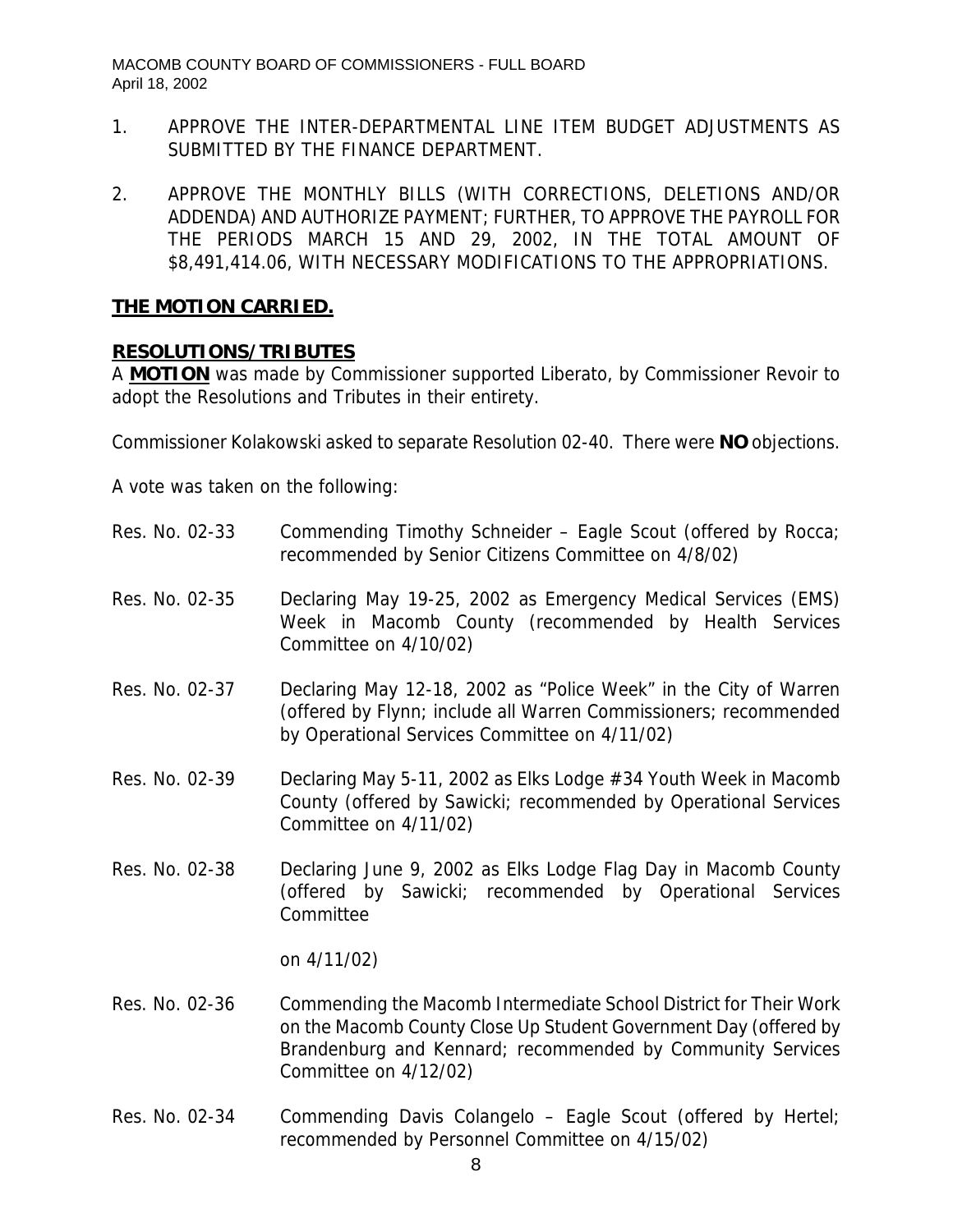| Res. No. 02-41 | Adding the Clerk/Register of Deeds Office in the Contract with<br>Government Payment Services, Inc., in Order to Process Credit Card<br>Payments (recommended by Finance Committee on 4/17/02) |
|----------------|------------------------------------------------------------------------------------------------------------------------------------------------------------------------------------------------|
| Res. No. 02-42 | Tribute to John Shore (offered on behalf of the Board; recommended<br>by Finance Committee on 4/17/02)                                                                                         |
| Res. No. 02-43 | Commending Glenn Heggey (offered by Brandenburg; recommended<br>by Finance Committee on 4/17/02)                                                                                               |
| Res. No. 02-44 | Honoring Dr. Gianluca Alberini, Consul General of Italy, for His<br>Outstanding Service (offered by DiMaria)                                                                                   |
| Res. No. 02-45 | Eagle Scout (offered by Lund at Full Board)                                                                                                                                                    |

## **SEPARATED RESOLUTION**

Res. No. 02-40 Designating the Chairman of the Board of Commissioners as Chief Administrative Officer of the County

A **MOTION TO AMEND** Resolution designating the Chairman of the Board as Chief Administrative Officer of the County was made by Commissioner DeSaele, supported by Commissioner Lafferty, and the **MOTION CARRIED.**

### **APPOINTMENTS**

## a) **COMMUNITY MENTAL HEAL SERVICES BOARD**

Commissioner White informed the board by state law one appointment must be a consumer. Rose Mrosewski is the only applicant.

A **MOTION TO APPOINT ROSE MROSEWSKE BY ACCLAMATION** was made by Commissioner DiMaria, supported by Commissioner DeSaele.

Commissioner Brandenburg objects.

# **ROLL CALL VOTE ON THE APPOINTMENT OF ROSE MROSEWSKETO MACOMB COUNTY COMMUNITY MENTAL HEALTH BOARD (Consumer Vacancy-3 year term)**

|                    | <b>YES</b> | NΟ |
|--------------------|------------|----|
| <b>BRANDENBURG</b> |            | X  |
| <b>BROWN</b>       | x          |    |
| <b>DESAELE</b>     | X          |    |
| DIMARIA            | x          |    |
| <b>FLYNN</b>       | X          |    |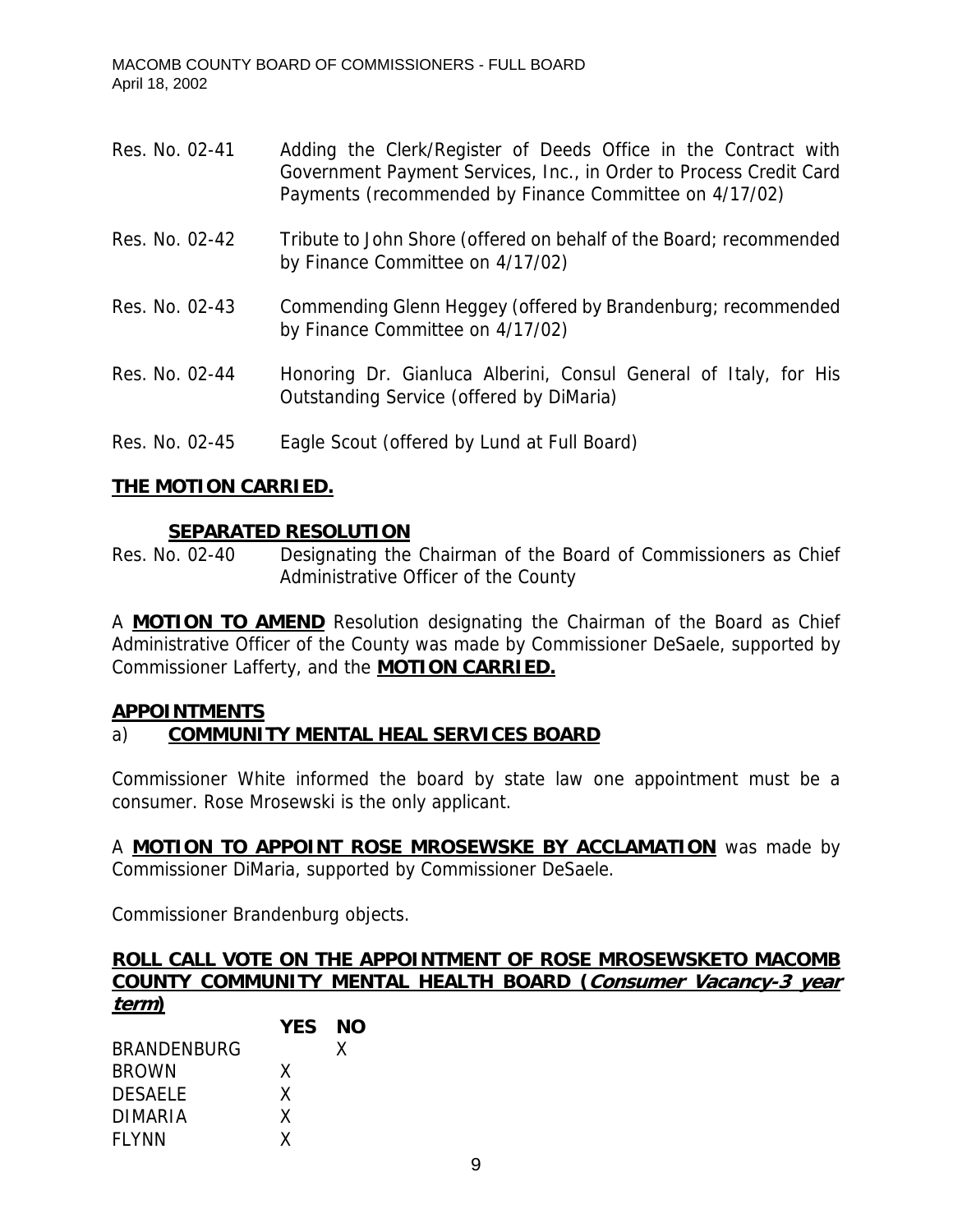| April 18, 2002     | MACOMB COUNTY BOARD OF COMMISSIONERS - FULL BOARD |
|--------------------|---------------------------------------------------|
| <b>FRASCHETTI</b>  | X                                                 |
| <b>HAGGERTY</b>    | X                                                 |
| <b>HILL</b>        | X                                                 |
| KENNARD            | X                                                 |
| <b>KOLAKOWSKI</b>  | X                                                 |
| <b>LAFFERTY</b>    | X                                                 |
| <b>LIBERATO</b>    | X                                                 |
| <b>LUND</b>        | χ                                                 |
| <b>MIJAC</b>       | X                                                 |
| <b>OLSHOVE</b>     | X                                                 |
| <b>PERNA</b>       | X                                                 |
| <b>REVOIR</b>      | X                                                 |
| <b>ROCCA</b>       | X                                                 |
| <b>SAUGER</b>      | X                                                 |
| <b>SAWICKI</b>     | X                                                 |
| <b>SESSA</b>       | X                                                 |
| <b>SLINDE</b>      | χ                                                 |
| <b>SZCZEPANSKI</b> | absent                                            |
| <b>WHITE</b>       | X                                                 |
| <b>HERTEL</b>      | Χ                                                 |
| <b>TOTAL</b>       | 23<br>1                                           |

### **ROSE MROSEWSKE APPOINTED TO THE MACOMB COUNTY COMMUNITY MENTAL HEALTH BOARD (Consumer Vacancy-3 year term) ENDING APRIL 2005.**

### A **MOTION TO APPOINT BETTY SLINDE BY ACCLAMATION TO THE MACOMB COUNTY COMMUNITY MENTAL HEALTH BOARD** (**General Vacancy-unexpired term**) was made by Commissioner White, supported by Commissioner Liberato.

Commissioner Sessa objects.

# **ROLL CALL VOTE ON THE APPOINTMENT TO MACOMB COUNTY COMMUNITY MENTAL HEALTH BOARD (General Vacancy-unexpired term)**

|                    | <b>SLINDE</b> | BELL |
|--------------------|---------------|------|
| <b>BRANDENBURG</b> | Χ             |      |
| <b>BROWN</b>       | Χ             |      |
| <b>DESAELE</b>     | X             |      |
| DIMARIA            | X             |      |
| <b>FLYNN</b>       | Χ             |      |
| FRASCHETTI         |               | X    |
| HAGGERTY           | X             |      |
| HILL               | X             |      |
| <b>KENNARD</b>     | X             |      |
| KOLAKOWSKI         | X             |      |
| <b>LAFFERTY</b>    | χ             |      |
| <b>LIBERATO</b>    | Χ             |      |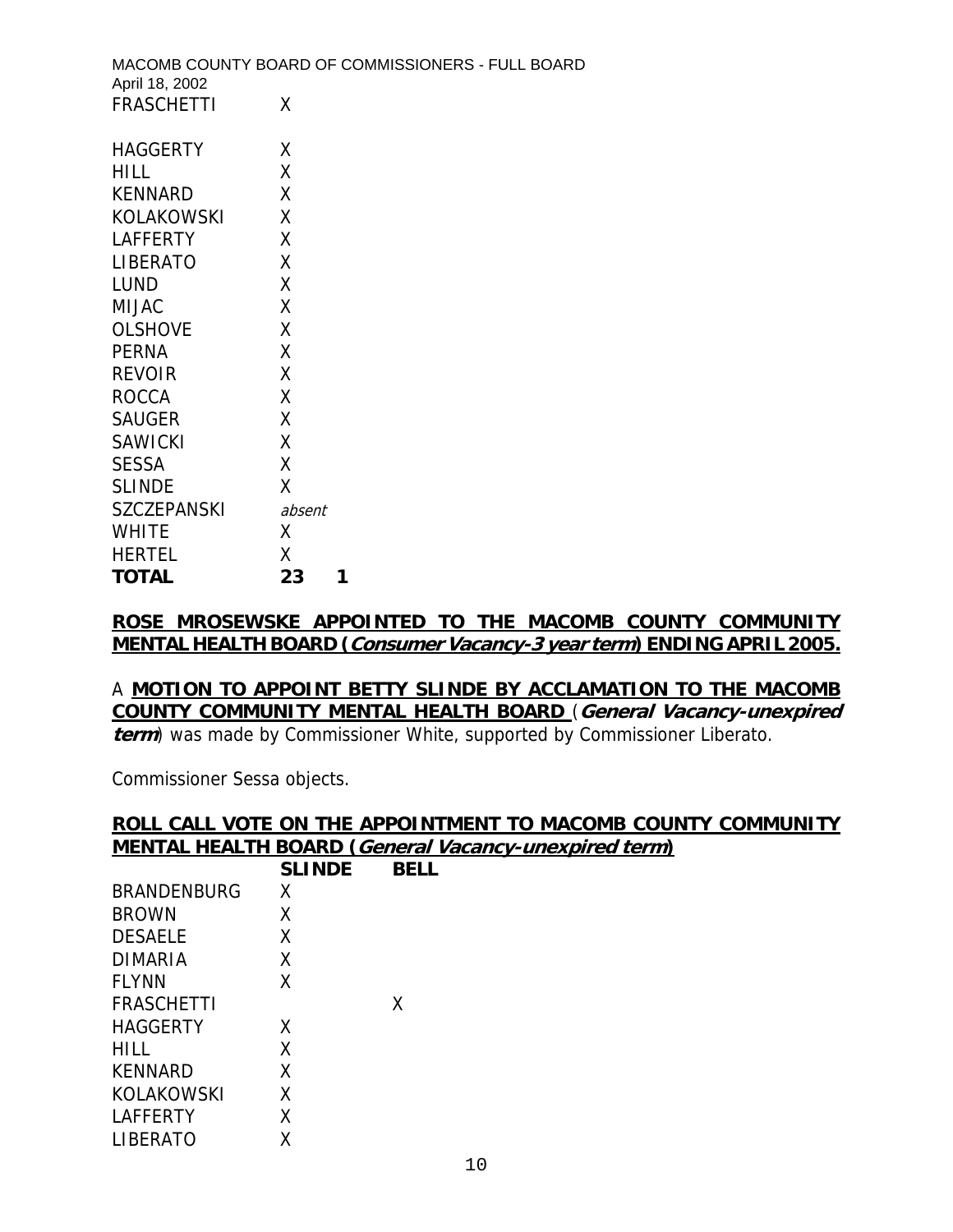| MACOMB COUNTY BOARD OF COMMISSIONERS - FULL BOARD<br>April 18, 2002 |        |   |  |
|---------------------------------------------------------------------|--------|---|--|
| LUND                                                                | Χ      |   |  |
| MIJAC                                                               | X      |   |  |
| <b>OLSHOVE</b>                                                      | X      |   |  |
| <b>PERNA</b>                                                        | X      |   |  |
| <b>REVOIR</b>                                                       | χ      |   |  |
| <b>ROCCA</b>                                                        | X      |   |  |
| <b>SAUGER</b>                                                       | X      |   |  |
| SAWICKI                                                             | χ      |   |  |
| <b>SESSA</b>                                                        |        | X |  |
| <b>SZCZEPANSKI</b>                                                  | absent |   |  |
| <b>WHITE</b>                                                        | x      |   |  |
| HERTEL                                                              | X      |   |  |
| <b>TOTAL</b>                                                        | 22     | 2 |  |

## **ELIZABETH SLINDE APPOINTED TO THE MACOMB COUNTY COMMUNITY MENTAL HEALTH BOARD (General Vacancy-unexpired term)**

Commissioner Slinde thanked the members of the board who voted for her.

## **NEW BUSINESS**

Chairman Hertel reminded the board the Volunteer Awards Dinner is April  $30<sup>th</sup>$  at 6:30 p.m. Freedom Hill.

Commissioner Lund announced the Rules Committee would be meeting in May. Also, the county received a grant in the amount of \$310,000.00 for the Macomb Orchard Trail from Community Foundation for Southeastern Michigan Greenway Initiative.

Commissioner Kolakowski requested the issue of Freedom Hill's electrical bills be place on next Finance Committee meeting agenda. Also, she reiterated her concern that the board did not follow the Open Meetings Act at the Special Meeting held April  $17<sup>th</sup>$  and requested Corporation Counsel put in writing that the Open Meetings Act was not violated.

Commissioner Sessa concurs with Commissioner Kolakowski and her concerns that the Open Meetings Act was violated.

### **PUBLIC PARTICIPATION**

**Jay Pollard Gene Hay Timothy Malone George Parker Dennis McLellan Mr. Russell Fran Parker Michael Rath**  Sterling Heights residents spoke regarding their concerns over several issues at Freedom Hill.